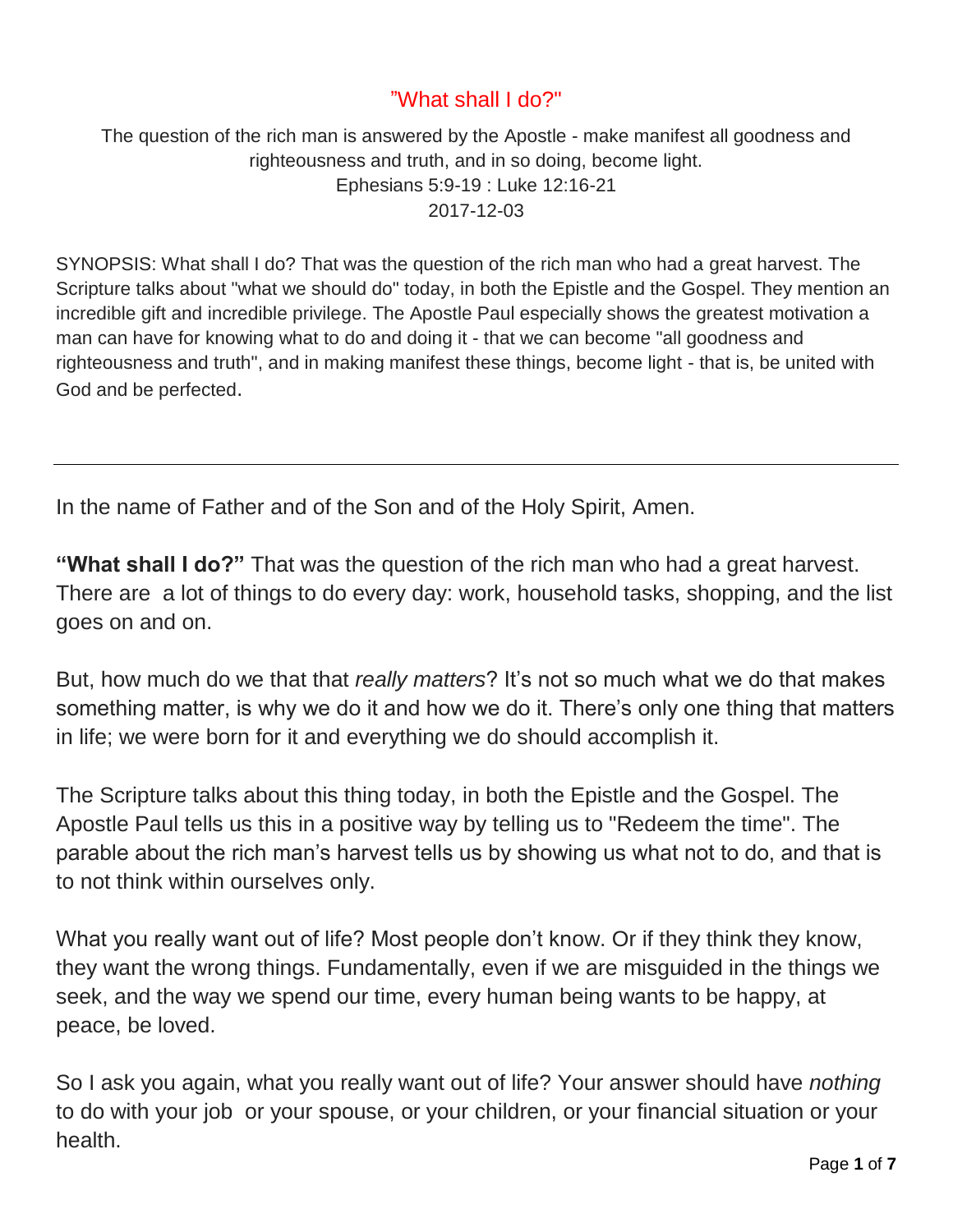There's only one thing that matters. The Apostle mentions it at the beginning of the Epistle: "goodness and righteousness and truth" -- which are only possible if we manifest the fruits of the spirit.

We were created to be good, because God is good, and to be righteous because God is righteous, and to live according to truth because God is truth.

We were made to be like God, and therefore anything we do that is like God is "redeeming the time". Anything we do that is not like God is, as the Apostle puts it: "unfruitful works of darkness".

Both the Epistle and the Gospel today talk of an incredible gift and incredible privilege.The parable speaks of a plentiful harvest which the rich man could have used to "redeem the time" by giving to the poor. He did not think in a spiritual way, as the parable says, he "thought within himself" and not about God or about others. He lost his opportunity to "redeem the time".

The Apostle tells us of another incredible gift and incredible privilege, but not as blatantly as the parable. Did you catch it? I had to read it a couple times in order to see.

Remember we are made in the image of God and our calling is to obtain His likeness. Nothing else matters in life. In fact one can say there is nothing that is alive except God, so everything else we do is death, not life -- if it is not redeeming the time.

There are things in life we should do and things in life we should not do and we understand those things we should not do as sins. Much of the Scripture tells us to avoid sin, but telling somebody to not do something never works -- unless we understand why.

The Apostle tells us why.

It is in the middle of a sharp rebuke, where he tells us to have "no fellowship with the unfruitful works of darkness", and then he says something amazing.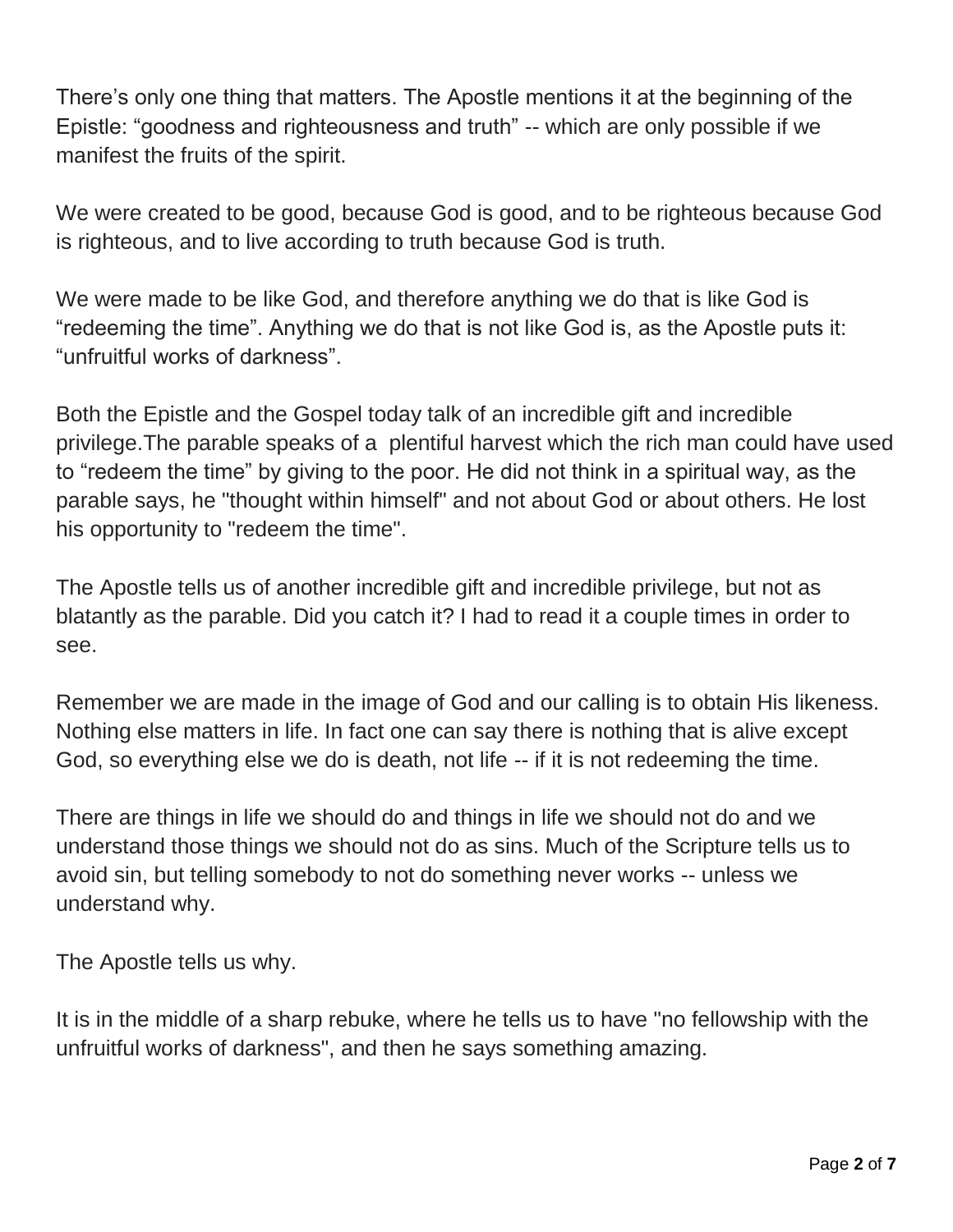He saying this to sinners, because you and I are sinners, and yet his words are true. I tell you honestly: this is why I try to do good, this is why I am a priest -- despite my sins -- because of what the Apostle says here.

He says it almost parenthetically as an afterthought, as if everybody should know this. Unfortunately in this life, very few people know this. He says: "all things that are reproved are made manifest by the light:" and then he casually says: "for whatsoever doth make manifest is light."

What is this thing he is referring to that makes manifest the light?

We are called to do good works and to shine forth the light of God in our life. Everyone intuitively knows this unless they convince themselves otherwise by some sort of sectarian theology.

Have you felt ashamed of being lazy when you're around someone who is industrious? Or remembered how prideful you are when you're around someone who is humble and quiet? Or perhaps you felt shame that you get angry so easily when you're around someone who is always calm and never curses or swears?

This is because their virtues are making manifest to you your lack of virtue.

We are called to do this. The Apostle says for "whatsoever doth make manifest is light". He's not only referring to God here, but also to us.He is basically saying that we can become light, we can become like God.

The intelligent man knows that within himself is much darkness, but that same man knows that we are called to be light. What an incredible privilege this is!

We have received so many gifts, both material and spiritual. Do we recognize this?

Our greatest gift is that we are made in the image of God to become like God.

Along with this gift is the ability to fulfill our purpose through baptism and struggling to live the commandments in the church, absolutely surrounded by the grace of God, inside and out.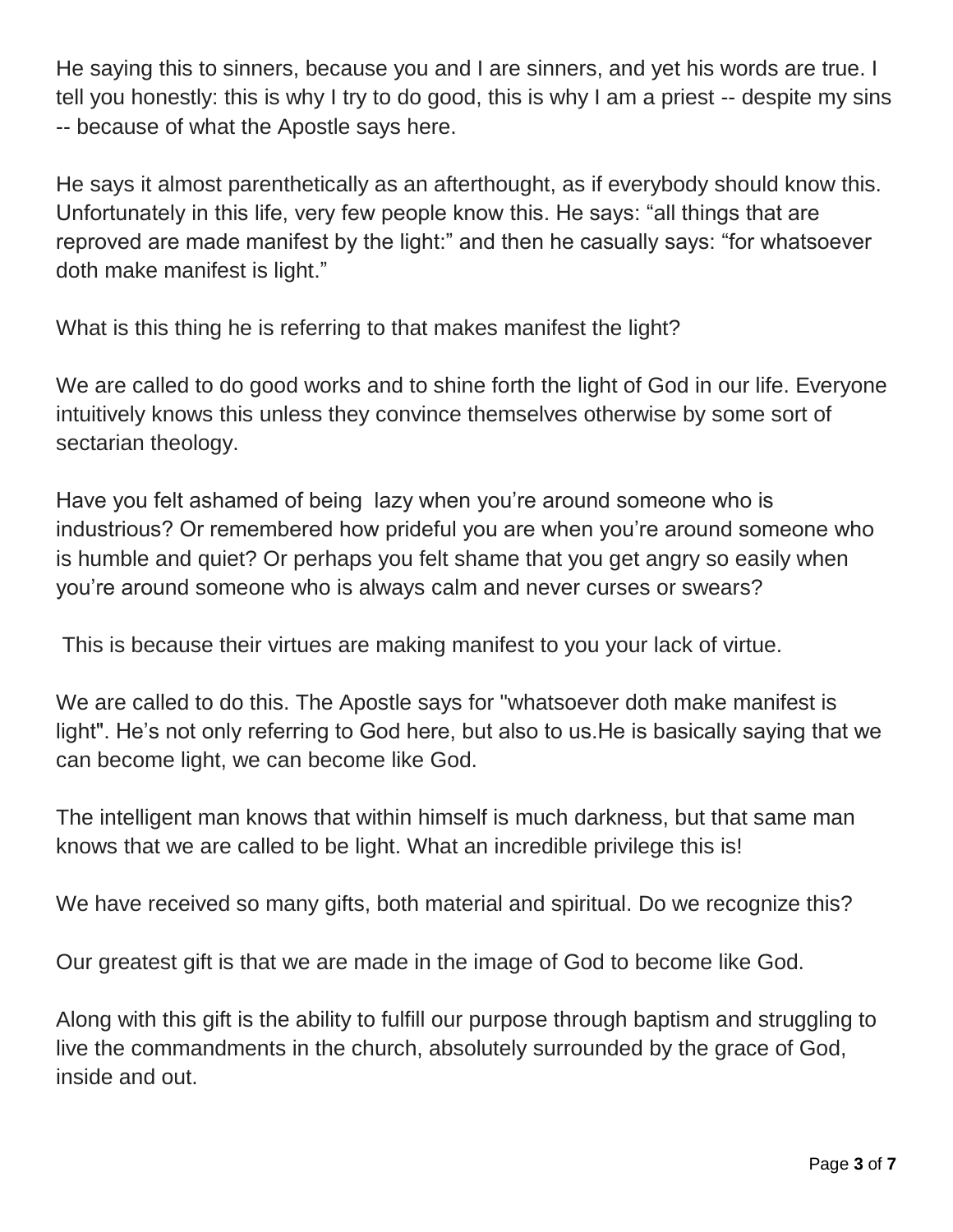Many of us have material gifts: our health or some wealth or intelligence or the ability to do some things. One can think of these material gifts as the harvest of the rich man. The rich man thought of his harvest only in a physical way. That is why the parable says he thought within himself. We are to never think within ourselves since God should always be with us and we should always be thinking with God.

The person who thinks with God will take all of his gifts that are given to him and think of how he may "redeem the time" with them.

Remember what the greatest gift is. We are made in the image of God and we are called to be in His likeness. The Apostle speaks of this when he says "that which makes manifest is light". *To be "light" is to obtain the likeness of God.* 

This is the greatest motivation for a human being to do good. He does good because God has called him to be good and be righteous to be at peace and be truth. He is called to partake of the light of God, Who is light.

And this calling is sure and true even though many times we do not act like we have this calling. God never takes it away from us, no matter what we do. Of course if we do not attempt to live according to this calling we will not achieve it. The rich man had gifts and didn't achieve anything. We have great gifts -- and what are we going to achieve?

Let's look at the exhortation of the Apostle in this light: "See then that ye walk circumspectly, not as fools, but as wise, Redeeming the time, because the days are evil. Wherefore be ye not unwise, but understanding what the will of the Lord is".

The will of the Lord is that within us will be all "goodness and righteousness and truth". We are becoming light, that is the best reason to "walk circumspectly" and "redeem the time".

That should be only thing on your "to do" list today. We should not need to ask what should we do, as the rich man asked.

We should know what we should do -- we are called to be all goodness and righteousness and truth, and we achieve this by the grace of God -- despite our sins - and by thinking spiritually and never within ourselves.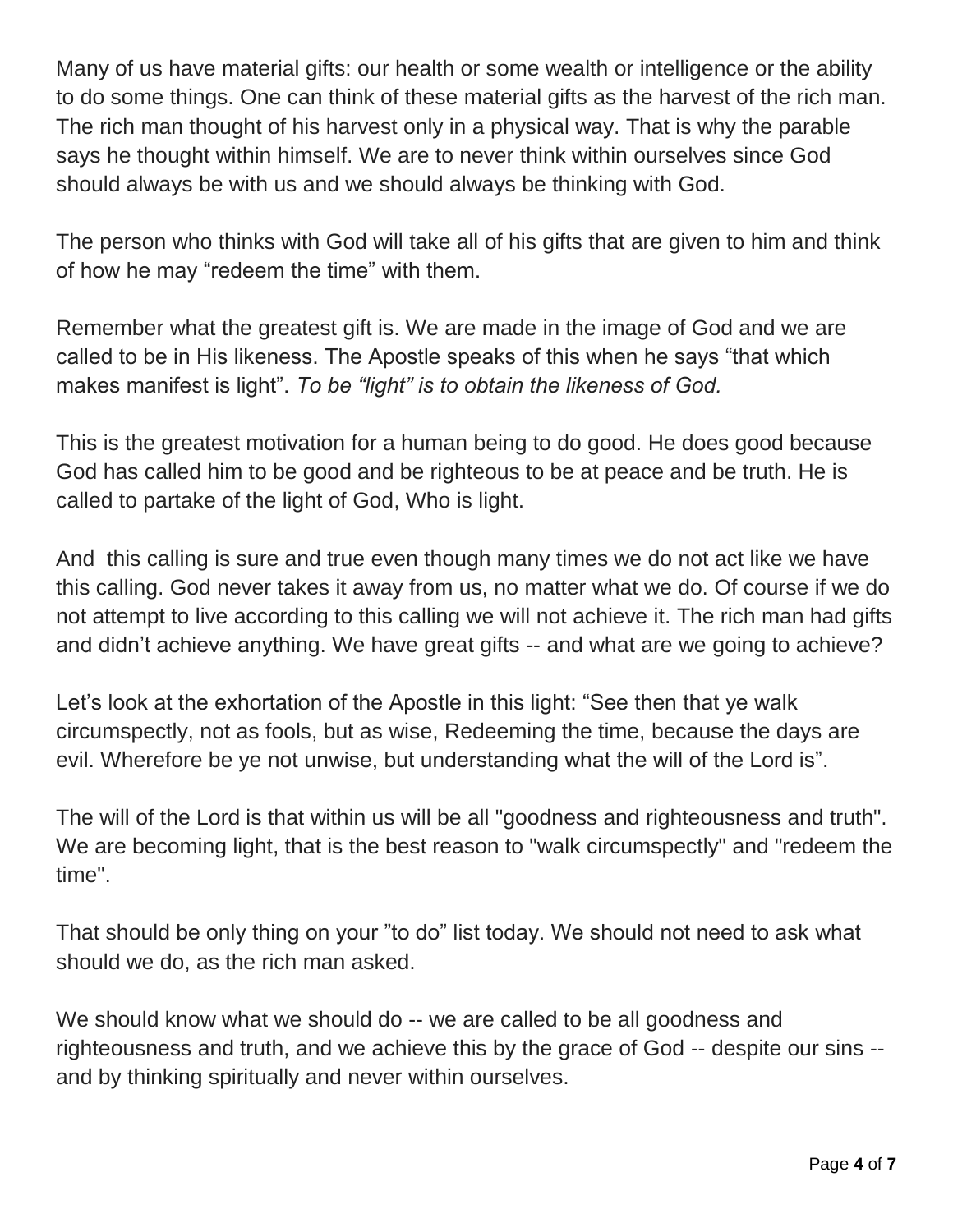I always try to tell you something practical, and so here it is. In the light of the great gifts that God is given us and our great calling, which we will always have no matter whether we follow it or not, let us think of the question "what shall I do?".

It is good when you have many things to do in a day to make up a so-called "to do" list. I make them up all the time, and unfortunately sometimes I think I should call them my "to not do list" because so many of the things that I write down I don't get done. But I can tell you one thing that I always do, and I don't even write it down, because it's patently obvious that I should do it.

I am begging you to make this the first thing on your "to do" list -- so obvious that you don't even need to write it down.

You should pray.

You should pray for the forgiveness of your sins.

You should pray for others.

You should thank God that He is giving you great gifts and beg Him that you would use these gifts in a way that would "redeem the time".

I've recently been reading a book of sermons by Patriarch Pavle. I think quoting a little bit from him will be a good way to end this short exhortation.

On the day of his consecration to the episcopacy he said the following:

"May our first thought, at the start of each new day, and the start of each of our labors, be the remembrance of God. And may our first word, at the start of each day, and at the start of each of our labors, be a word to the glory and praise of Him, one God in Trinity: Father, Son, and Holy Spirit. "

"...And may our last thought, at the end of each day, at the end of each of our labors, be the remembrance of God. And may our last word, brothers and sisters, at the end of each day, at the end of each of our labors, at the end of all of our conversations and our whole life, be: "Lord, glory and praise be to Thee for all things!"

He also uttered this prayer in the same address: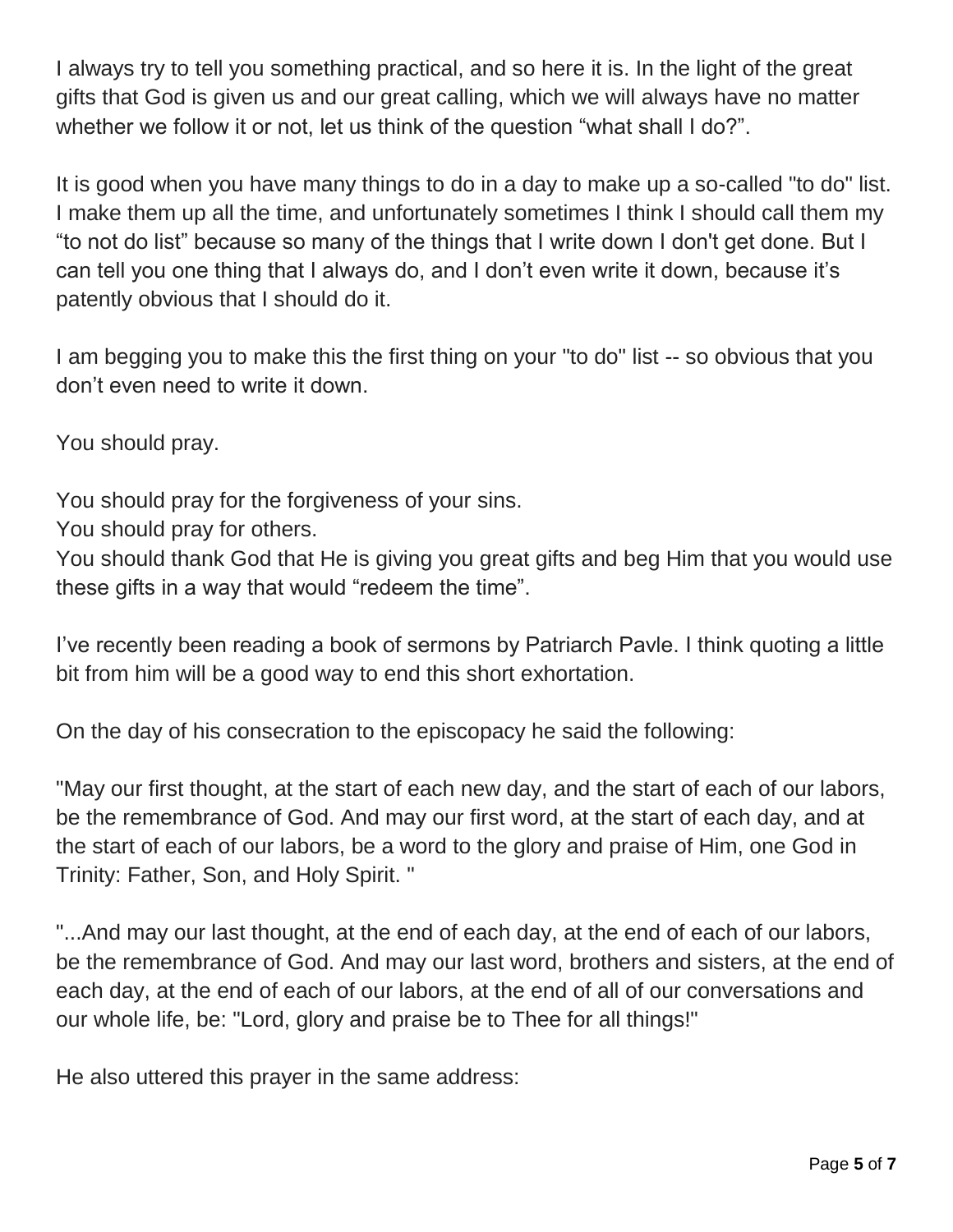"Lord, glory to Thee! Lord, help! Lord, bless! Glory to Thee! For glory begins belongs to Thee alone, to Thy greatness alone, to Thy wisdom and Thy justice, but above all to Thy endless goodness, our Father! On account of it, we put our hope also in thy help without which we know not and cannot begin anything good; we also put our hope in Thy blessings without which all our effort and work will be nothing more than building a house upon the sand, which will be destroyed as soon as the first rain descends, and the rivers flood, and the winds start blowing."

If you listened carefully to the Gospel today, and to the Patriarch's words and his prayer, you will know exactly what the answer to the question is -- "what shall I do?"

Every day, every moment, we must give thanks to God for His great gifts and we must struggle to "redeem the time" with those gifts. Let your first action, your most fervent action of the day -- be that you pray.

Glory be to God for all things. Amen.

The Scripture read today, the 26th Sunday after Pentecost, November 3/20, 2017:

Ephesians 5:9-19  $\sqrt{9}$  (For the fruit of the Spirit is in all goodness and righteousness and truth;) 10 Proving what is acceptable unto the Lord. <sup>11</sup> And have no fellowship with the unfruitful works of darkness, but rather reprove them. <sup>12</sup> For it is a shame even to speak of those things which are done of them in secret. 13 But all things that are reproved are made manifest by the light: for whatsoever doth make manifest is light. 14 Wherefore he saith, Awake thou that sleepest, and arise from the dead, and Christ shall give thee light. 15See then that ye walk circumspectly, not as fools, but as wise, 16 Redeeming the time, because the days are evil. 17 Wherefore be ye not unwise, but understanding what the will of the Lord is. 18 And be not drunk with wine, wherein is excess; but be filled with the Spirit; 19 Speaking to yourselves in psalms and hymns and spiritual songs, singing and making melody in your heart to the Lord;

Luke 12:16-21 16 And he spake a parable unto them, saying, The ground of a certain rich man brought forth plentifully: 17 And he thought within himself, saying, What shall I do, because I have no room where to bestow my fruits? 18 And he said, This will I do: I will pull down my barns, and build greater; and there will I bestow all my fruits and my goods. 19 And I will say to my soul, Soul, thou hast much goods laid up for many years; take thine ease, eat, drink, and be merry. 20 But God said unto him, Thou fool, this night